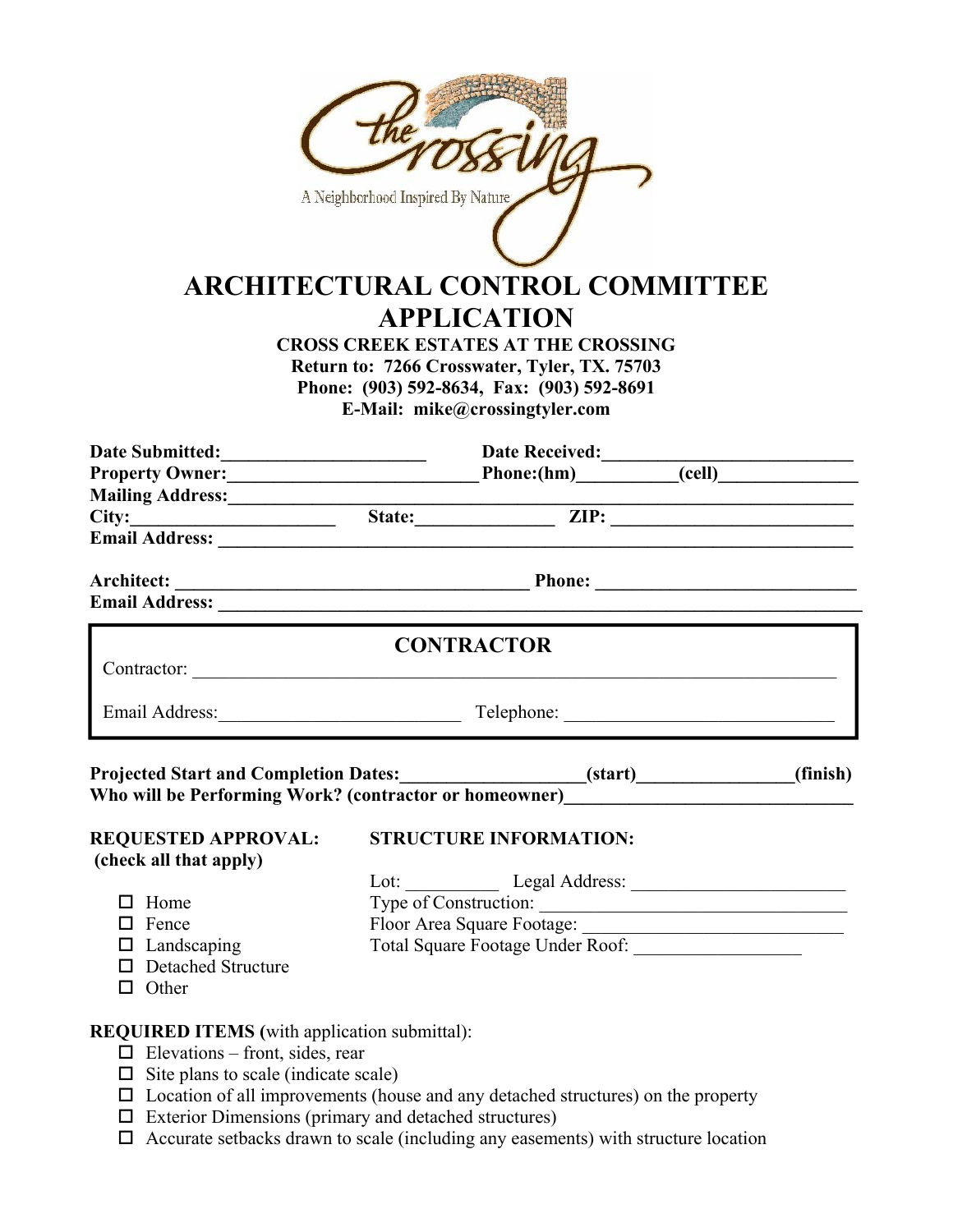- $\square$  Distances between structures (if any detached structures)
- $\square$  Location of improvements such as porches, decks, garages, driveways, pool or spa, etc...
- $\Box$  Fence type, height, and location on property
- $\Box$  Exterior color scheme (type of facade, accents, roofing material)
- $\Box$  Drainage plan for the lot if changes in grade or other conditions adversely affecting drainage are anticipated (generally, approval will be denied if adjoining properties are adversely affected by changes in drainage)
- $\Box$  Landscape site plan (can be submitted at a later date with an additional fee)

### **PLEASE CHECK ALL APPLICABLE ITEMS**

### **FENCING: (REFER TO SECTION 4.02) ALL FENCE APPLICATIONS MUST BE SUBMITTED WITH A LOT SURVEY (OR PLAT DRAWING) WHICH IDENTIFIES THE FENCING LOCATION AND DIMENSIONS.**

FENCING TYPE (ex. Ornamental iron, stone, brick etc.): COLOR/FINISH: HEIGHT: COLUMNS MATERIALS (ROCK,BRICK, WROUGHT IRON, ETC.IF ANY) Number of Gates: \_\_\_\_\_\_\_\_\_ (Indicate on Lot Survey)

*Please also remember the "finished" side of the fence must face out!* 

### **HOME ADDITIONS, EXTENSIONS OR RECREATIONAL USES: CHECK ALL THAT APPLY: OSTORAGE SHED** HOUSE ADDITION CHANGES IN HOUSE ELEVATION PATIO/PORCH OR DECK □POOL OR SPA LANDSCAPING STRUCTURE PLAY EQUIPMENT  $\Box$  OTHER:(PLEASE DESCRIBE)  $\mathcal{L}_\mathcal{L} = \mathcal{L}_\mathcal{L}$

 *ALL ITEMS LISTED ABOVE MUST BE SUBMITTED WITH A DETAILED PLAN AND SPECIFICATION OF EACH ITEM. PLANS SHOULD INCLUDE A DETAILED ELEVATION AND PLAN VIEW OF THE STRUCTURE. SPECIFICATIONS SHALL INCLUDE ALL COLOR SELECTIONS AND BUILDING MATERIALS TO BE USED. ALL ITEMS MUST BE SUBMITTED WITH A COPY OF THE LOT SURVEY AND ALL STRUCTURE LOCATIONS MUST BE IDENTIFIED ON THE SURVEY. PHOTOGRAPHS OR CATALOG PICTURES ARE ALSO HELPFUL FOR REVIEW.* 

**Notes to the Applicant:** 

- **1. Homeowner(s) is responsible for obtaining all necessary permits**
- **2. I understand that no construction activity shall take place prior to the approval of the ACC. The ACC will take a minimum of eight (8) days and a maximum of thirty (30) days to approve the project. If alterations are made prior to approval I may be required to return the property to its former condition at my own expense if this application is not approved wholly or in part, and that I may be required to pay all legal expenses incurred if legal action becomes necessary.**
- **3. I understand that members of the Architectural Control Committee are permitted to enter on my property to make reasonable inspection of proposed construction locations.**
- **4. It is understood that I am aware of the Covenants, Conditions and Restrictions and Architectural Controls for Cross Creek Estates at The Crossing with regard to the review process.**